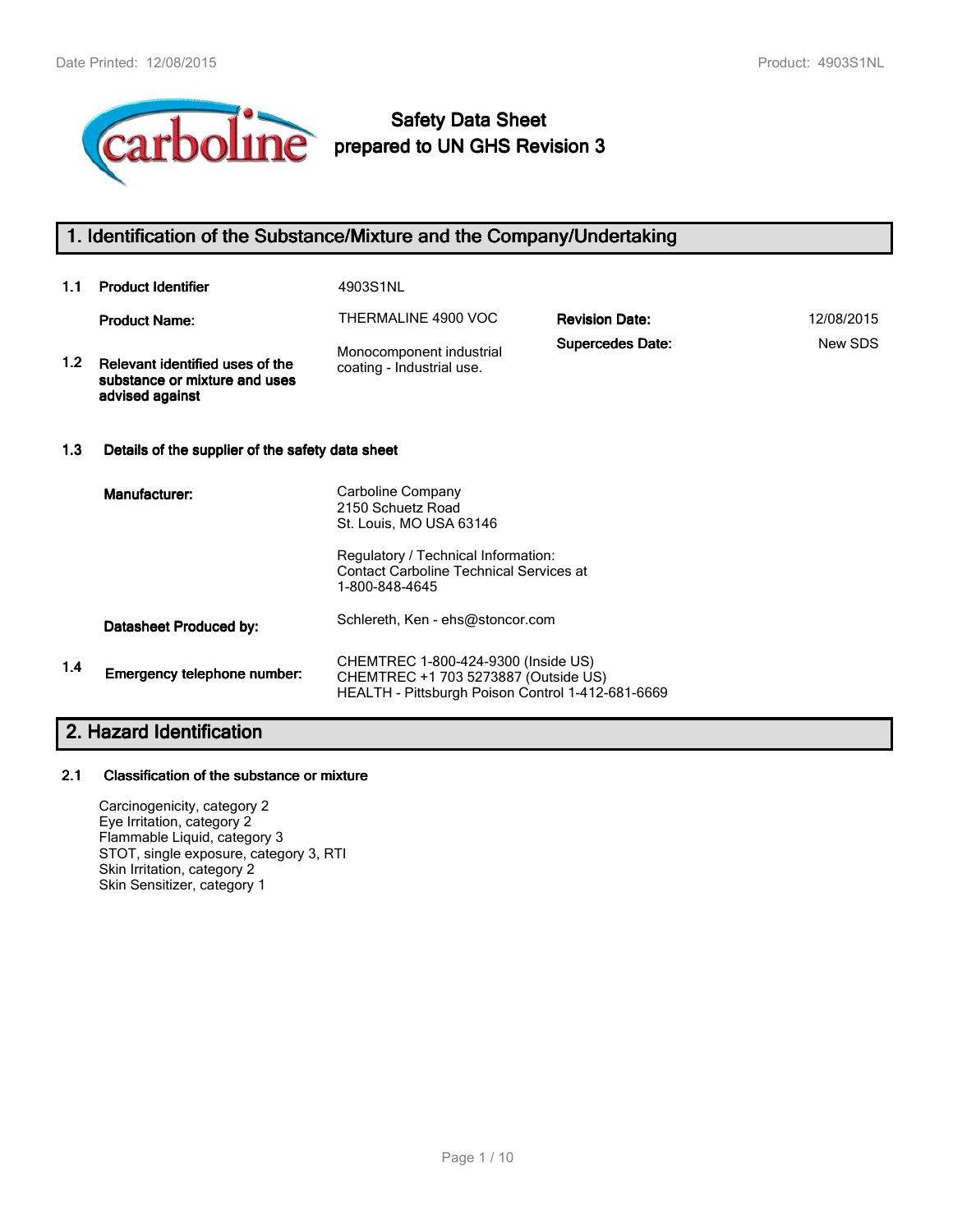#### **2.2 Label elements**

#### **Symbol(s) of Product**



#### **Signal Word**

Warning

#### **Named Chemicals on Label**

DICYCLOHEXYL PHTHALATE, PARACHLOROBENZO TRIFLUORIDE, PARA-XYLENE, CARBON BLACK

#### **GHS HAZARD STATEMENTS**

| Flammable Liquid, category 3           | H <sub>226</sub> | Flammable liquid and vapour.                                                                                                              |
|----------------------------------------|------------------|-------------------------------------------------------------------------------------------------------------------------------------------|
| Skin Irritation, category 2            | H315             | Causes skin irritation.                                                                                                                   |
| Skin Sensitizer, category 1            | H317             | May cause an allergic skin reaction.                                                                                                      |
| Eye Irritation, category 2             | H319             | Causes serious eye irritation.                                                                                                            |
| STOT, single exposure, category 3, RTI | H335             | May cause respiratory irritation.                                                                                                         |
| Carcinogenicity, category 2            | H351             | Suspected of causing cancer.                                                                                                              |
| <b>GHS PRECAUTION PHRASES</b>          |                  |                                                                                                                                           |
|                                        | P <sub>210</sub> | Keep away from heat/sparks/open flames/hot surfaces. - No<br>smoking.                                                                     |
|                                        | P <sub>261</sub> | Avoid breathing dust/fume/gas/mist/vapours/spray.                                                                                         |
|                                        | P280             | Wear protective gloves/protective clothing/eye protection/                                                                                |
|                                        |                  | face protection.                                                                                                                          |
|                                        | P284             | Wear respiratory protection.                                                                                                              |
|                                        | P302+352         | IF ON SKIN: Wash with plenty of soap and water.                                                                                           |
|                                        | P304+340         | IF INHALED: Remove victim to fresh air and keep at rest in a<br>position comfortable for breathing.                                       |
|                                        | P305+351+338     | IF IN EYES: Rinse cautiously with water for several minutes.<br>Remove contact lenses, if present and easy to do so.<br>Continue rinsing. |
|                                        | P308+313         | IF exposed or concerned: Get medical advice/attention                                                                                     |
|                                        | P332+313         | If skin irritation occurs: Get medical advice/attention.                                                                                  |
|                                        | P333+313         | If skin irritation or rash occurs: Get medical advice/attention.                                                                          |
|                                        | P403+233         | Store in a well-ventilated place. Keep container tightly<br>closed.                                                                       |

#### **2.3 Other hazards**

No Information

# **Results of PBT and vPvB assessment:**

The product does not meet the criteria for PBT/VPvB in accordance with Annex XIII.

# **3. Composition/Information On Ingredients**

#### **3.2 Mixtures**

#### **Hazardous Ingredients**

| CAS-No.    | <b>Chemical Name</b>        | <u>%</u>   |
|------------|-----------------------------|------------|
| 98-56-6    | PARACHLOROBENZO TRIFLUORIDE | 25-50      |
| 13463-67-7 | TITANIUM DIOXIDE            | 10-25      |
| 64742-94-5 | AROMATIC HYDROCARBON        | $2.5 - 10$ |
| 108-38-3   | MFTA-XYI FNF                | $2.5 - 10$ |
| 1333-86-4  | <b>CARBON BLACK</b>         | $2.5 - 10$ |
| 64742-95-6 | AROMATIC HYDROCARBON        | $2.5 - 10$ |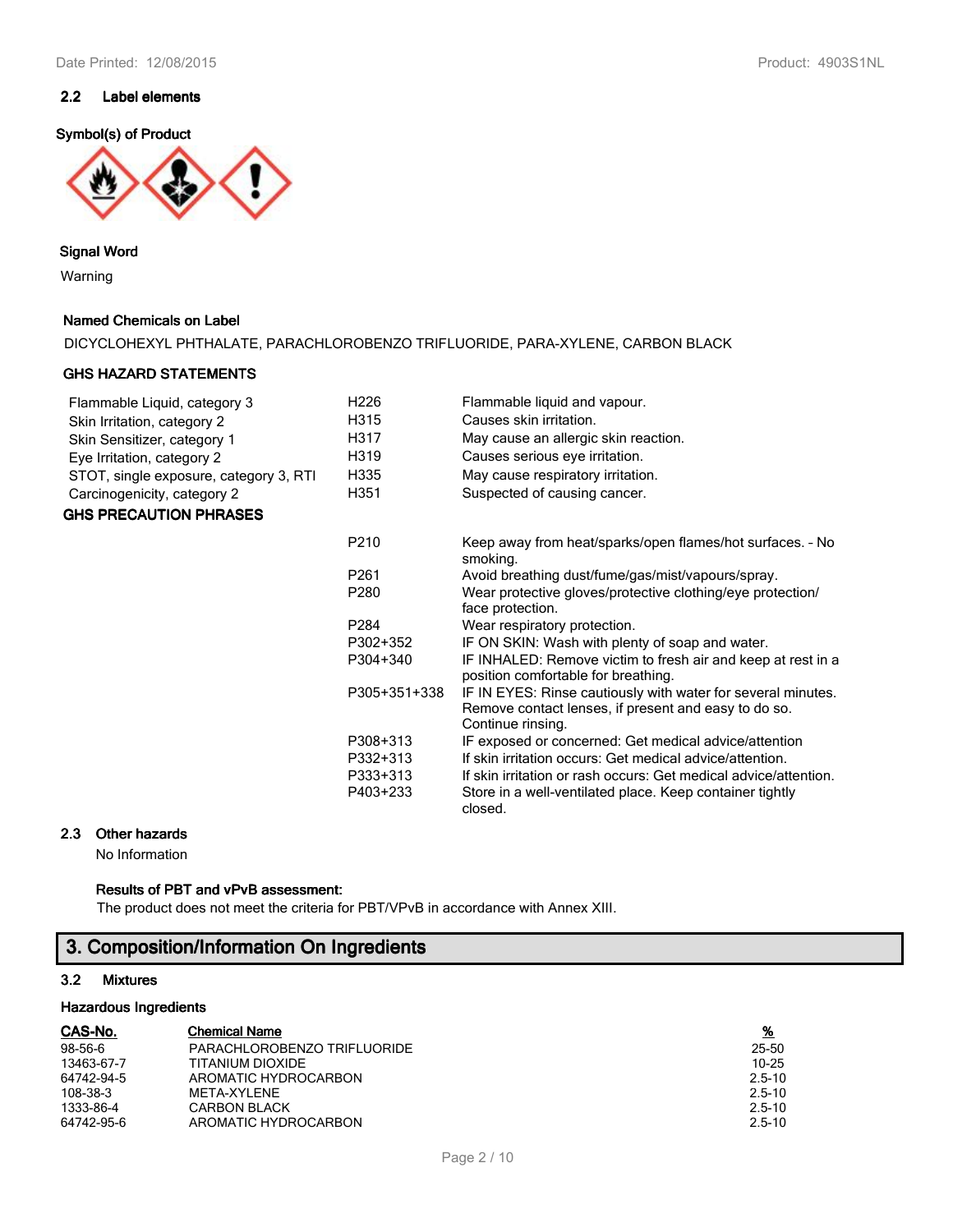| 84-61-7<br>106-42-3<br>$100 - 41 - 4$<br>95-47-6<br>68186-91-4<br>108-88-3<br>68987-63-3<br>1317-65-3 | DICYCLOHEXYL PHTHALATE<br>PARA-XYLENE<br>ETHYL BENZENE<br>ORTHO-XYLENE<br><b>COPPER CHROMITE BLACK</b><br><b>TOLUENE</b><br>COPPER COMPOUNDS<br><b>LIMESTONE</b> |                              | $1.0 - 2.5$<br>$1.0 - 2.5$<br>$1.0 - 2.5$<br>$1.0 - 2.5$<br>$1.0 - 2.5$<br>$0.1 - 1.0$<br>$0.1 - 1.0$<br>< 0.1 |
|-------------------------------------------------------------------------------------------------------|------------------------------------------------------------------------------------------------------------------------------------------------------------------|------------------------------|----------------------------------------------------------------------------------------------------------------|
| CAS-No.                                                                                               | <b>GHS Symbols</b>                                                                                                                                               | <b>GHS Hazard Statements</b> | M-Factors                                                                                                      |
| 98-56-6                                                                                               | GHS02-GHS07                                                                                                                                                      | H226-315-317-319-335         | 0                                                                                                              |
| 13463-67-7                                                                                            |                                                                                                                                                                  |                              | 0                                                                                                              |
| 64742-94-5                                                                                            | GHS08                                                                                                                                                            | H304                         | 0                                                                                                              |
| 108-38-3                                                                                              | GHS02-GHS07                                                                                                                                                      | H226-312-315-332             | 0                                                                                                              |
| 1333-86-4                                                                                             | GHS08                                                                                                                                                            | H351                         | 0                                                                                                              |
| 64742-95-6                                                                                            | GHS02-GHS08-GHS09                                                                                                                                                | H <sub>226</sub> -411        | 0                                                                                                              |
| 84-61-7                                                                                               | GHS07-GHS08                                                                                                                                                      | H317-361-412                 | 0                                                                                                              |
| 106-42-3                                                                                              | GHS02-GHS07-GHS08                                                                                                                                                | H226-312-315-332-335-371     | 0                                                                                                              |
| 100-41-4                                                                                              | GHS02-GHS07                                                                                                                                                      | H225-332                     | 0                                                                                                              |
| 95-47-6                                                                                               | GHS02-GHS07                                                                                                                                                      | H226-312-315-332             | 0                                                                                                              |
| 68186-91-4                                                                                            |                                                                                                                                                                  |                              | $\mathbf{0}$                                                                                                   |
| 108-88-3                                                                                              | GHS02-GHS07-GHS08                                                                                                                                                | H225-315-319-336-361-373     | 0                                                                                                              |
| 68987-63-3                                                                                            |                                                                                                                                                                  |                              | 0                                                                                                              |
| 1317-65-3                                                                                             | GHS07                                                                                                                                                            | H315-319                     | 0                                                                                                              |
|                                                                                                       |                                                                                                                                                                  |                              |                                                                                                                |

**Additional Information:** The text for GHS Hazard Statements shown above (if any) is given in Section 16.

# **4. First-aid Measures**

#### **4.1 Description of First Aid Measures**

**AFTER INHALATION:** Give oxygen or artificial respiration if needed. Remove person to fresh air. If signs/symptoms continue, get medical attention.

**AFTER SKIN CONTACT:** In case of contact, immediately flush skin with plenty of water for at least 15 minutes while removing contaminated clothing and shoes. If skin irritation persists, call a physician.

**AFTER EYE CONTACT:** Rinse thoroughly with plenty of water for at least 15 minutes and consult a physician. **AFTER INGESTION:** Do NOT induce vomiting. Never give anything by mouth to an unconscious person. If swallowed, call a poison control centre or doctor immediately.

#### **4.2 Most important symptoms and effects, both acute and delayed**

Irritating to eyes and skin. May be harmful if swallowed.

#### **4.3 Indication of any immediate medical attention and special treatment needed**

No information available on clinical testing and medical monitoring. Specific toxicological information on substances, if available, can be found in section 11.

# **5. Fire-fighting Measures**

#### **5.1 Extinguishing Media:**

Carbon Dioxide, Dry Chemical, Foam, Water Fog

**UNUSUAL FIRE AND EXPLOSION HAZARDS:** Combustible LiquidProvide adequate ventilation. Keep away from heat/sparks/open flames/hot surfaces. - No smoking.

#### **5.2 Special hazards arising from the substance or mixture** No Information

#### **5.3 Advice for firefighters**

In the event of fire, wear self-contained breathing apparatus. Combustible materialCool containers / tanks with water spray.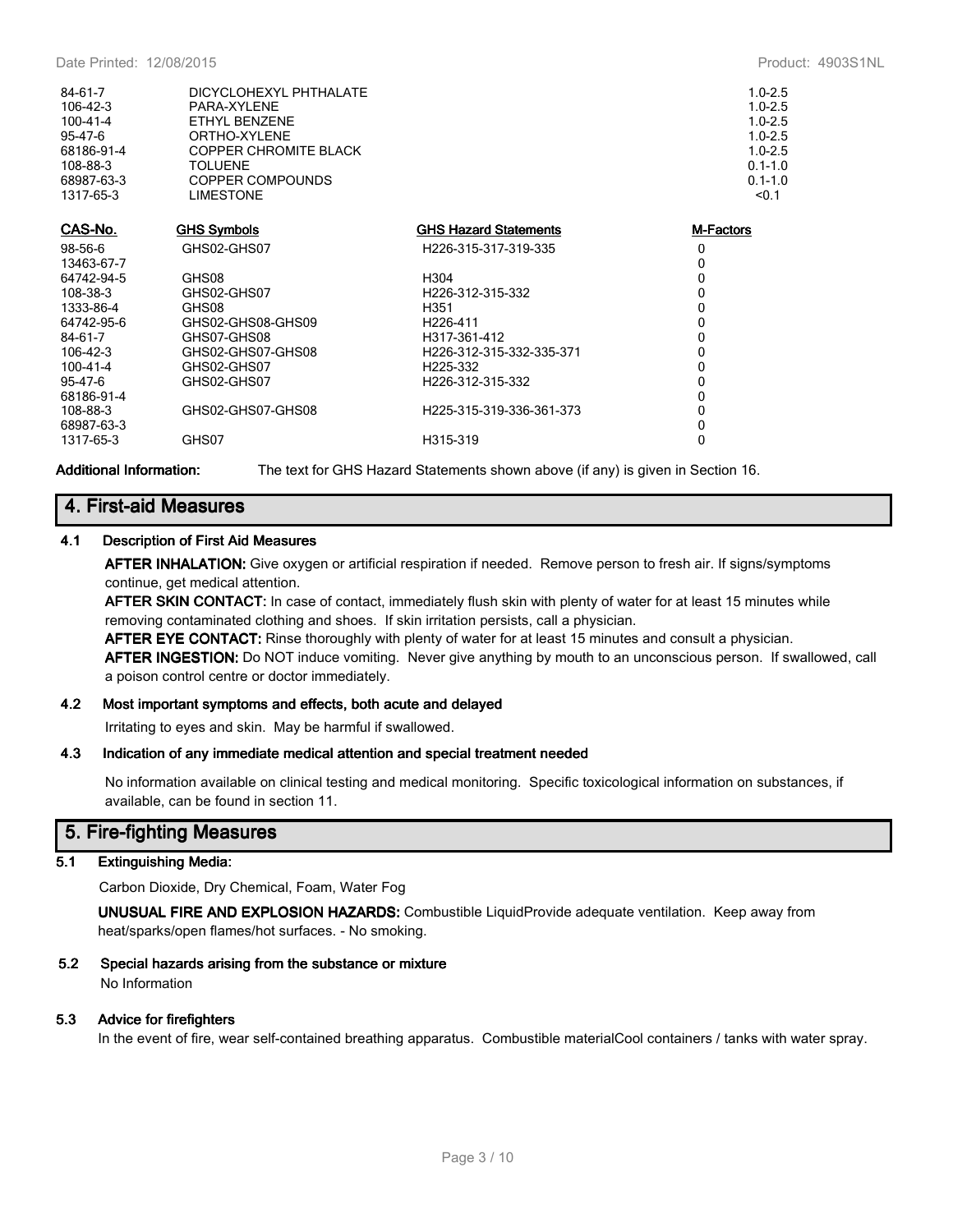## **6. Accidental Release Measures**

#### **6.1 Personal precautions, protective equipment and emergency procedures**

Ensure adequate ventilation. Ensure adequate ventilation. Evacuate personnel to safe areas. Remove all sources of ignition.

#### **6.2 Environmental precautions**

Do not allow material to contaminate ground water system. Prevent product from entering drains.

#### **6.3 Methods and material for containment and cleaning up**

Contain spillage, soak up with non-combustible absorbent material, (e.g. sand, earth, diatomaceous earth, vermiculite) and transfer to a container for disposal according to local / national regulations (see section 13).

#### **6.4 Reference to other sections**

Please refer to disposal requirements or country specific disposal requirements for this material. See Section 13 for further information.

# **7. Handling and Storage**

#### **7.1 Precautions for safe handling**

**INSTRUCTIONS FOR SAFE HANDLING :** Keep containers dry and tightly closed to avoid moisture absorption and contamination. Prepare the working solution as given on the label(s) and/or the user instructions. Do not breathe vapours or spray mist. Ensure all equipment is electrically grounded before beginning transfer operations. Do not use sparking tools. Wash thoroughly after handling. Do not get in eyes, on skin, or on clothing. Use only with adequate ventilation/personal protection.

**PROTECTION AND HYGIENE MEASURES :** Handle in accordance with good industrial hygiene and safety practice. Wash hands before breaks and at the end of workday. When using, do not eat, drink or smoke.

#### **7.2 Conditions for safe storage, including any incompatibilities**

#### **CONDITIONS TO AVOID:** Heat, flames and sparks.

**STORAGE CONDITIONS:** Keep container closed when not in use. Store in a dry, well ventilated place away from sources of heat, ignition and direct sunlight.

## **7.3 Specific end use(s)**

No specific advice for end use available.

## **8. Exposure Controls/Personal Protection**

#### **8.1 Control parameters**

# **Ingredients with Occupational Exposure Limits**

# **(US)**

| Name                         | $\frac{9}{6}$ | <b>ACGIH TLV-</b><br>TWA | <b>ACGIH TLV-</b><br><u>STEL</u> | <b>OSHA PEL-</b><br>TWA | <b>OSHA PEL-</b><br><b>CEILING</b> | <b>OEL Note</b> |
|------------------------------|---------------|--------------------------|----------------------------------|-------------------------|------------------------------------|-----------------|
| PARACHLOROBENZO TRIFLUORIDE  | 25-50         | N/E                      | N/E                              | N/E                     | N/E                                |                 |
| TITANIUM DIOXIDE             | $10 - 25$     | 10 MGM3                  | N/E                              | <b>10 MGM3</b>          | N/E                                |                 |
| AROMATIC HYDROCARBON         | $2.5 - 10$    | N/E                      | N/E                              | N/E                     | N/E                                |                 |
| META-XYLENE                  | $2.5 - 10$    | 100 PPM                  | <b>150 PPM</b>                   | 435 MG/M3               | N/E                                |                 |
| <b>CARBON BLACK</b>          | $2.5 - 10$    | 3.0 MG/M3                | N/E                              | 3.5 MG/M3               | N/E                                |                 |
| AROMATIC HYDROCARBON         | $2.5 - 10$    | N/E                      | N/E                              | N/E                     | N/E                                |                 |
| DICYCLOHEXYL PHTHALATE       | $1.0 - 2.5$   | N/E                      | N/E                              | N/E                     | N/E                                |                 |
| PARA-XYLENE                  | $1.0 - 2.5$   | 100 PPM                  | 150 PPM                          | 435 MGM3                | N/E                                |                 |
| ETHYL BENZENE                | $1.0 - 2.5$   | 20 PPM                   | N/E                              | 435 MGM3                | N/E                                |                 |
| ORTHO-XYLENE                 | $1.0 - 2.5$   | <b>100 PPM</b>           | <b>150 PPM</b>                   | 435 MG/M3               | N/E                                |                 |
| <b>COPPER CHROMITE BLACK</b> | $1.0 - 2.5$   | 0.5 MGM3                 | <b>NE</b>                        | 1 MGM3                  | <b>NE</b>                          |                 |
| <b>TOLUENE</b>               | $0.1 - 1.0$   | 20 PPM                   | N/E                              | 375 MGM3                | N/E                                |                 |
| COPPER COMPOUNDS             | $0.1 - 1.0$   | N/E                      | N/E                              | N/E                     | N/E                                |                 |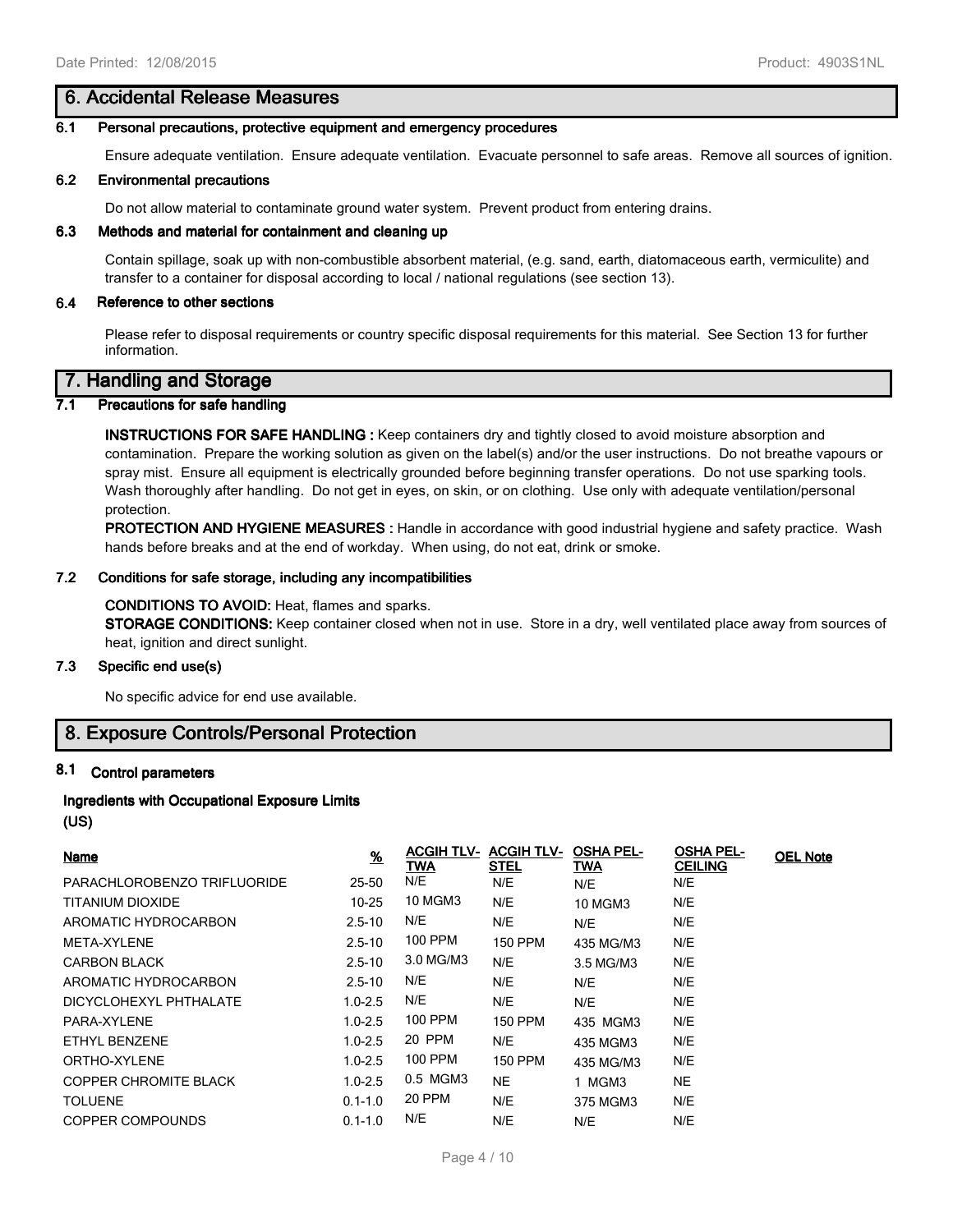#### LIMESTONE <0.1 N/E N/E 5 MGM3 N/E

**FURTHER INFORMATION:** Refer to the regulatory exposure limits for the workforce enforced in each country.

#### **8.2 Exposure controls**

#### **Personal Protection**

**RESPIRATORY PROTECTION:** In order to avoid inhalation of spray-mist and sanding dust, all spraying and sanding must be done wearing adequate respirator. Use only with ventilation to keep levels below exposure guidelines reported in this document. User should test and monitor exposure levels to ensure all personnel are below guidelines. If not sure, or not able to monitor, use State or federally approved supplied air respirator. For silica containing coatings in a liquid state, and/or if no exposure limits are established above, air-supplied respirators are generally not required.

**EYE PROTECTION:** Safety glasses with side-shields.

**HAND PROTECTION:** Gloves should be discarded and replaced if there is any indication of degradation or chemical breakthrough. Impervious gloves. Request information on glove permeation properties from the glove supplier.

**OTHER PROTECTIVE EQUIPMENT:** Ensure that eyewash stations and safety showers are close to the workstation location. Lightweight protective clothing

**ENGINEERING CONTROLS:** Avoid contact with skin, eyes and clothing. Ensure adequate ventilation, especially in confined areas.

# **9. Physical and Chemical Properties**

#### **9.1 Information on basic physical and chemical properties**

| Appearance:                                            | Viscous Liquid, Various Colors |
|--------------------------------------------------------|--------------------------------|
| <b>Physical State</b>                                  | Liquid                         |
| Odor                                                   | Solvent                        |
| <b>Odor threshold</b>                                  | N/D                            |
| pH                                                     | N/D                            |
| Melting point / freezing point (°C)                    | N/D                            |
| Boiling point/range (°C)                               | 149 F (65 C) - 424 F (218 C)   |
| Flash Point, (°C)                                      | 39                             |
| <b>Evaporation rate</b>                                | Slower Than Ether              |
| Flammability (solid, gas)                              | Not determined                 |
| Upper/lower flammability or explosive<br><b>limits</b> | $0.9 - 10.5$                   |
| Vapour Pressure, mmHg                                  | N/D                            |
| Vapour density                                         | Heavier than Air               |
| <b>Relative density</b>                                | Not determined                 |
| Solubility in / Miscibility with water                 | N/D                            |
| Partition coefficient: n-octanol/water                 | Not determined                 |
| Auto-ignition temperature (°C)                         | Not determined                 |
| Decomposition temperature (°C)                         | Not determined                 |
| <b>Viscosity</b>                                       | Unknown                        |
| <b>Explosive properties</b>                            | Not determined                 |
| <b>Oxidising properties</b>                            | Not determined                 |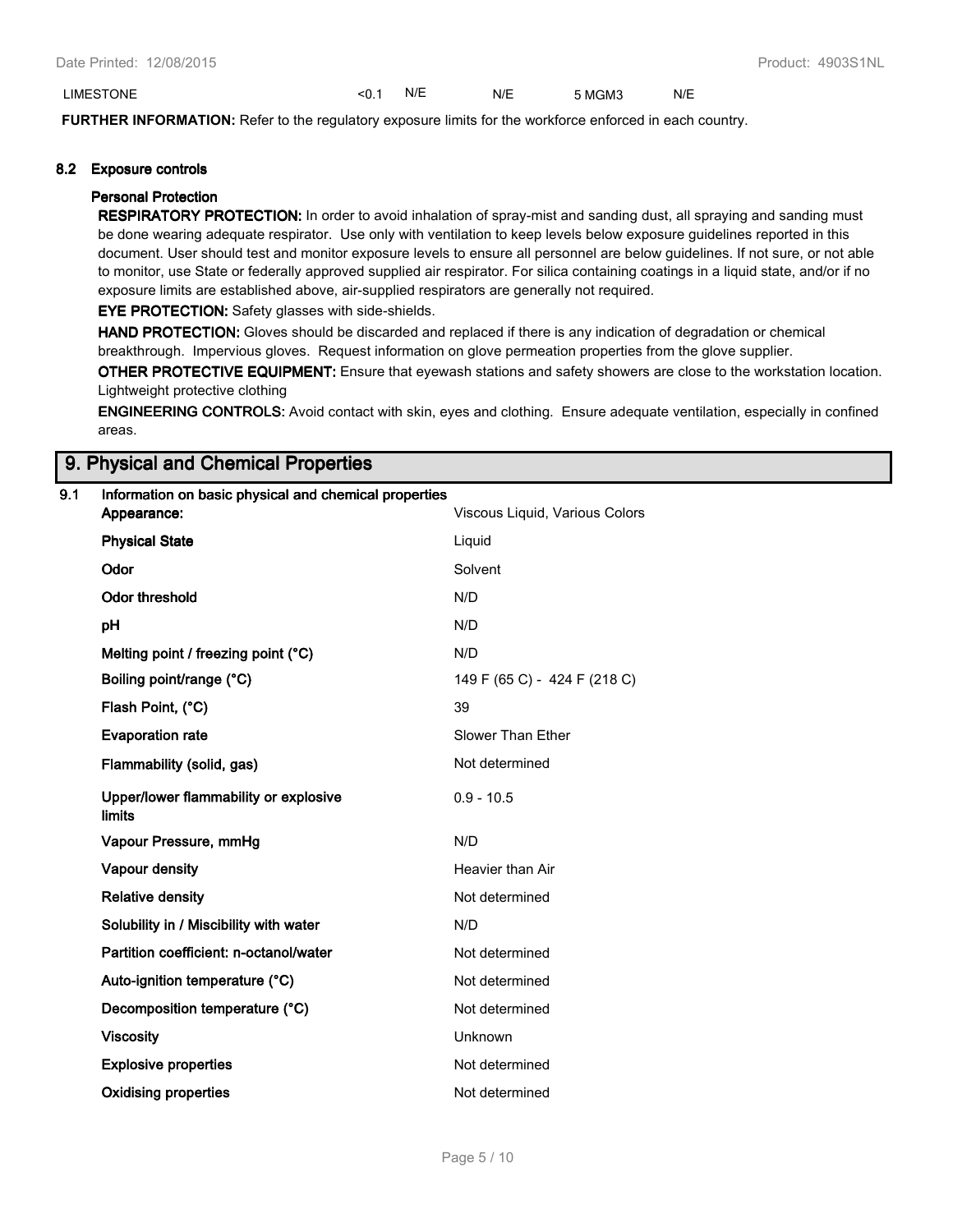| 9.2 | Other information        |           |  |  |
|-----|--------------------------|-----------|--|--|
|     | VOC Content q/l:         | 312       |  |  |
|     | Specific Gravity (g/cm3) | app. 1.28 |  |  |

# **10. Stability and Reactivity**

#### **10.1 Reactivity**

No reactivity hazards known under normal storage and use conditions.

#### **10.2 Chemical stability**

Stable under normal conditions.

#### **10.3 Possibility of hazardous reactions**

Hazardous polymerisation does not occur.

#### **10.4 Conditions to avoid**

Heat, flames and sparks.

#### **10.5 Incompatible materials**

Strong oxidizing agents.

#### **10.6 Hazardous decomposition products**

Carbon dioxide (CO2), carbon monoxide (CO), oxides of nitrogen (NOx), dense black smoke.

# **11. Toxicological Information**

#### **11.1 Information on toxicological effects**

| <b>Acute Toxicity:</b>            |                |
|-----------------------------------|----------------|
| Oral LD50:                        | N/D            |
| <b>Inhalation LC50:</b>           | N/D            |
| Irritation:                       | Unknown        |
| Corrosivity:                      | Unknown        |
| Sensitization:                    | Unknown        |
| Repeated dose toxicity:           | Unknown        |
| Carcinogenicity:                  | <b>Unknown</b> |
| <b>Mutagenicity:</b>              | Unknown        |
| <b>Toxicity for reproduction:</b> | Unknown        |

**If no information is available above under Acute Toxicity then the acute effects of this product have not been tested. Data on individual components are tabulated below:**

| CAS-No.    | <b>Chemical Name</b>        | Oral LD50               | Dermal LD50                   | Vapor LC50    |
|------------|-----------------------------|-------------------------|-------------------------------|---------------|
| 98-56-6    | PARACHLOROBENZO TRIFLUORIDE | 6800 mg/kg, oral, rat   | 3300 mg/kg, dermal,<br>rabbit | 4479 ppm      |
| 13463-67-7 | TITANIUM DIOXIDE            | 25000 mg/m3, oral (rat) |                               | Not Available |
| 64742-94-5 | AROMATIC HYDROCARBON        | Not Available           |                               | Not Available |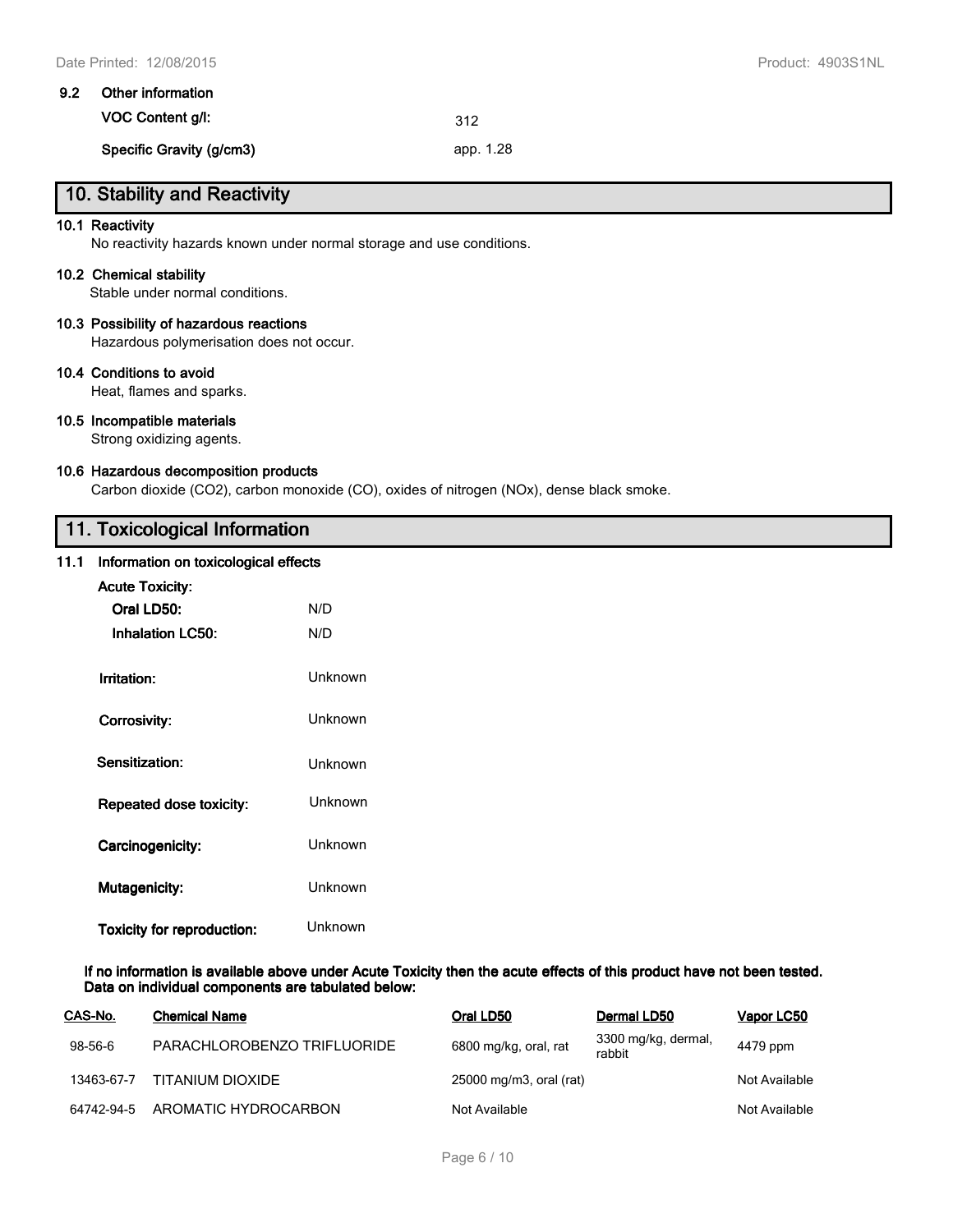Date Printed: 12/08/2015 Product: 4903S1NL

| 108-38-3       | META-XYLENE                  | Not Available            |                                | Not Available                        |
|----------------|------------------------------|--------------------------|--------------------------------|--------------------------------------|
| 1333-86-4      | <b>CARBON BLACK</b>          | 8000 mg/kg oral, rat     |                                | Not Available                        |
| 64742-95-6     | AROMATIC HYDROCARBON         | 4700 mg/kg, oral, rat    |                                | 3670 ppm/8 hours, rat,<br>inhalation |
| 84-61-7        | DICYCLOHEXYL PHTHALATE       | 5000 mg/kg, oral, rat    |                                | Not Available                        |
| 106-42-3       | PARA-XYLENE                  | Not Available            |                                | Not Available                        |
| $100 - 41 - 4$ | ETHYL BENZENE                | 3500 mg/kg rat, oral     | >5000 mg/l, dermal<br>rabbit   | 17.2 mg/L Inh, Rat, 4Hr              |
| 95-47-6        | ORTHO-XYLENE                 | Not Available            |                                | Not Available                        |
| 68186-91-4     | <b>COPPER CHROMITE BLACK</b> | 10001 MG/L, ORAL,<br>RAT |                                | <b>NOT AVAILABLE</b>                 |
| 108-88-3       | <b>TOLUENE</b>               | 5000 mg/kg rat oral      | 12267 mg/kg, dermal,<br>rabbit | 8000 ppm/4 hrs, rat,<br>inhalation   |
| 1317-65-3      | <b>LIMESTONE</b>             | 6450 mg/kg, oral, rat    | Not Available                  | Not Available                        |

#### **Additional Information:**

Irritating to eyes and skin. May be harmful if swallowed.

# **12. Ecological Information 12.1 Toxicity: EC50 48hr (Daphnia):** Unknown **IC50 72hr (Algae):** Unknown **LC50 96hr (fish):** Unknown **12.2 Persistence and degradability:** Unknown **12.3 Bioaccumulative potential:** Unknown **12.4 Mobility in soil:** Unknown **12.5 Results of PBT and vPvB assessment:** The product does not meet the criteria for PBT/VPvB in accordance with Annex XIII. **12.6 Other adverse effects:** Unknown

| CAS-No.    | <b>Chemical Name</b>        | <b>EC50 48hr</b>       | IC50 72hr      | <b>LC50 96hr</b>    |
|------------|-----------------------------|------------------------|----------------|---------------------|
| 98-56-6    | PARACHLOROBENZO TRIFLUORIDE | 2 mg/l (Daphnia magna) | No information | 3 mg/l (Zebra fish) |
| 13463-67-7 | TITANIUM DIOXIDE            | No information         | No information | No information      |
| 64742-94-5 | AROMATIC HYDROCARBON        | No information         | No information | No information      |
| 108-38-3   | <b>MFTA-XYI FNF</b>         | No information         | No information | No information      |
| 1333-86-4  | <b>CARBON BLACK</b>         | No information         | No information | No information      |
| 64742-95-6 | AROMATIC HYDROCARBON        | No information         | No information | No information      |
| 84-61-7    | DICYCLOHEXYL PHTHALATE      | 2 mg/L (Daphnia)       | 2 mg/l (Algae) | 2 mg/l (Fish)       |
| 106-42-3   | PARA-XYI FNF                | No information         | No information | No information      |
| 100-41-4   | FTHYL BENZENE               | No information         | No information | No information      |
| 95-47-6    | ORTHO-XYI FNF               | No information         | No information | No information      |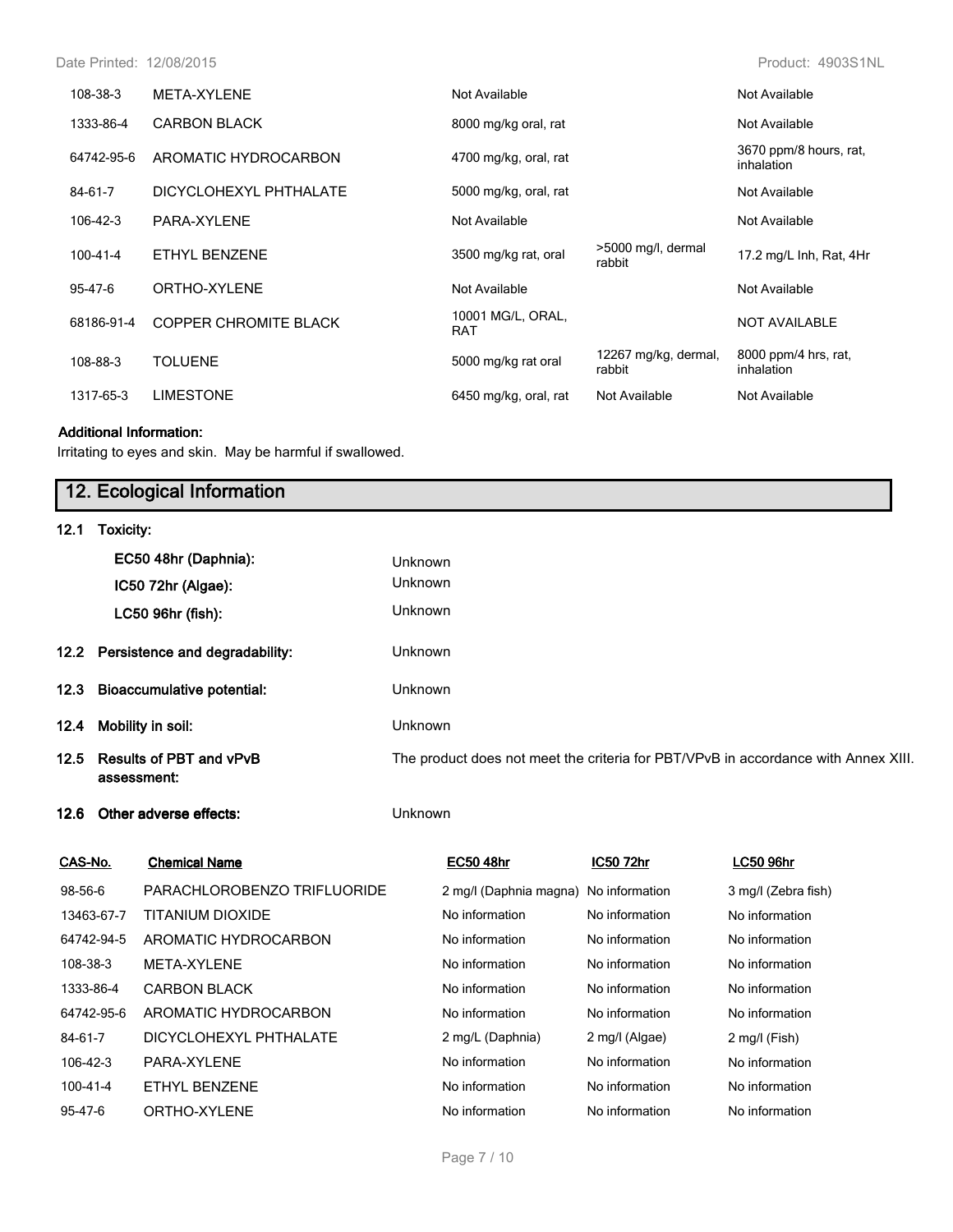| 68186-91-4 | <b>COPPER CHROMITE BLACK</b> | No information                           | No information | No information  |
|------------|------------------------------|------------------------------------------|----------------|-----------------|
| 108-88-3   | TOI UFNE                     | 6 mg/l (Daphnia magna) 12.5 mg/L (Algae) |                | 5.8 mg/L (Fish) |
| 68987-63-3 | COPPER COMPOUNDS             | No information                           | No information | No information  |
| 1317-65-3  | <b>I IMESTONE</b>            | No information                           | No information | No information  |

## **13. Disposal Considerations**

**13.1 WASTE TREATMENT METHODS:** Do not burn, or use a cutting torch on, the empty drum. If recycling is not practicable, dispose of in compliance with local regulations. Dispose of in accordance with local regulations. Empty containers should be taken to an approved waste handling site for recycling or disposal.

#### **14. Transport Information**

|      | 14.1 UN number                                                              | <b>UN1263</b> |
|------|-----------------------------------------------------------------------------|---------------|
|      | 14.2 UN proper shipping name                                                | Paint         |
|      | Technical name                                                              | N/A           |
| 14.3 | Transport hazard class(es)                                                  | 3             |
|      | Subsidiary shipping hazard                                                  | N/A           |
| 14.4 | Packing group                                                               | Ш             |
|      | 14.5 Environmental hazards                                                  | Unknown       |
| 14.6 | Special precautions for user                                                | Unknown       |
|      | $EmS-No.$ :                                                                 | $F-E. S-E$    |
| 14.7 | Transport in bulk according to Annex II<br>of MARPOL 73/78 and the IBC code | Unknown       |

# **15. Regulatory Information**

**15.1 Safety, health and environmental regulations/legislation for the substance or mixture:**

# **U.S. Federal Regulations: As follows -**

#### **CERCLA - Sara Hazard Category**

This product has been reviewed according to the EPA 'Hazard Categories' promulgated under Sections 311 and 312 of the Superfund Amendment and Reauthorization Act of 1986 (SARA Title III) and is considered, under applicable definitions, to meet the following categories:

Fire Hazard, Acute Health Hazard, Chronic Health Hazard

#### **Sara Section 313:**

This product contains the following substances subject to the reporting requirements of Section 313 of Title III of the Superfund Amendment and Reauthorization Act of 1986 and 40 CFR part 372:

| <b>Chemical Name</b> | CAS-No.       |
|----------------------|---------------|
| MFTA-XYI FNF         | 108-38-3      |
| PARA-XYI FNF         | $106-42-3$    |
| FTHYL BENZENE        | 100-41-4      |
| ORTHO-XYI FNF        | $95 - 47 - 6$ |
| TOI UFNE             | 108-88-3      |
| COPPER COMPOUNDS     | 68987-63-3    |
|                      |               |

#### **Toxic Substances Control Act:**

All components of this product are either listed on the TSCA Inventory or are exempt.

This product contains the following chemical substances subject to the reporting requirements of TSCA 12(B) if exported from the United States:

#### **Chemical Name CAS-No.**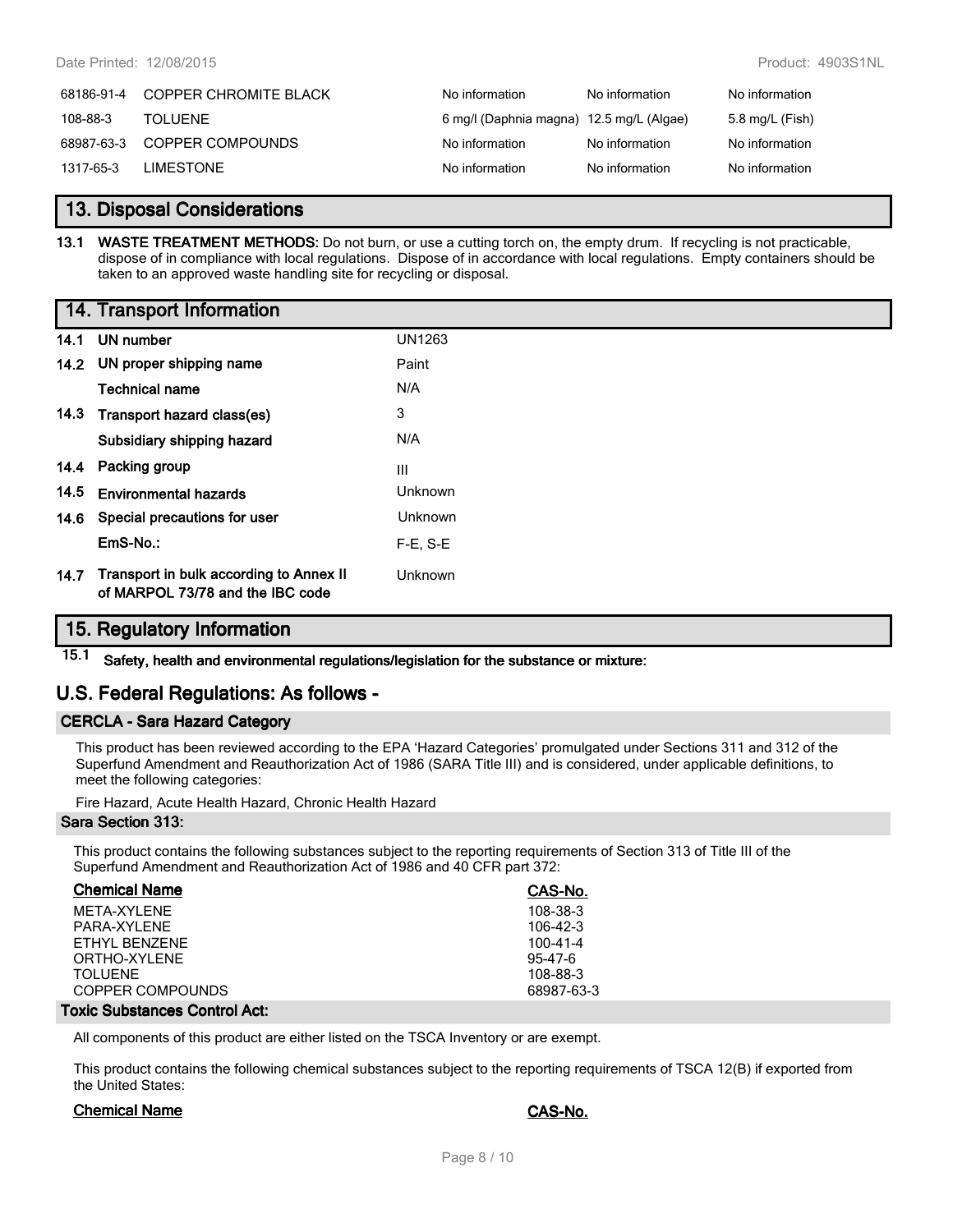#### No TSCA 12(b) components exist in this product.

# **U.S. State Regulations: As follows -**

#### **New Jersey Right-to-Know:**

The following materials are non-hazardous, but are among the top five components in this product.

| <b>Chemical Name</b>       | CAS-No.             |
|----------------------------|---------------------|
| ACRYLIC POLYMER            | <b>TRADE SECRET</b> |
| SILICONE RESIN             | <b>TRADE SECRET</b> |
| TAI C                      | 14807-96-6          |
| Pennsylvania Right-To-Know |                     |

The following non-hazardous ingredients are present in the product at greater than 3%.

| ACRYLIC POLYMER                       | <b>Chemical Name</b> | CAS-No.                             |
|---------------------------------------|----------------------|-------------------------------------|
| SILICONE RESIN<br>TAI C<br>14807-96-6 |                      | <b>TRADE SECRET</b><br>TRADE SECRFT |

#### **California Proposition 65:**

Warning: The following ingredients present in the product are known to the state of California to cause Cancer:

| <b>Chemical Name</b>    | CAS-No.                                                                                                                         |
|-------------------------|---------------------------------------------------------------------------------------------------------------------------------|
| TITANIUM DIOXIDE        | 13463-67-7                                                                                                                      |
| <b>CARBON BLACK</b>     | 1333-86-4                                                                                                                       |
| ETHYL BENZENE           | $100 - 41 - 4$                                                                                                                  |
| NAPHTHAI FNF            | $91 - 20 - 3$                                                                                                                   |
| MICROCRYSTALLINE SILICA | 14808-60-7                                                                                                                      |
| <b>CUMENE</b>           | $98 - 82 - 8$                                                                                                                   |
| <b>BENZENE</b>          | 71-43-2                                                                                                                         |
| METHYL ISOBUTYL KETONE  | 108-10-1                                                                                                                        |
| reproductive hazards.   | Warning: The following ingredients present in the product are known to the state of California to cause birth defects, or other |
| Chamisal Name           | $\sim$ $\sim$ $\sim$                                                                                                            |

| <b>Chemical Name</b>   | CAS-No.  |
|------------------------|----------|
| METHYL ALCOHOL         | 67-56-1  |
| TOI UFNF               | 108-88-3 |
| <b>RENZENE</b>         | 71-43-2  |
| METHYL ISOBUTYL KETONE | 108-10-1 |
|                        |          |

# **International Regulations: As follows -**

#### **\* Canadian DSL:**

No Information

#### **15.2 Chemical Safety Assessment:**

No Chemical Safety Assessment has been carried out for this substance/mixture by the supplier.

# **16. Other Information**

#### **Text for GHS Hazard Statements shown in Section 3 describing each ingredient:**

| H <sub>225</sub> | Highly flammable liquid and vapour.           |
|------------------|-----------------------------------------------|
| H <sub>226</sub> | Flammable liquid and vapour.                  |
| H304             | May be fatal if swallowed and enters airways. |
| H312             | Harmful in contact with skin.                 |
| H315             | Causes skin irritation.                       |
| H317             | May cause an allergic skin reaction.          |
| H319             | Causes serious eye irritation.                |